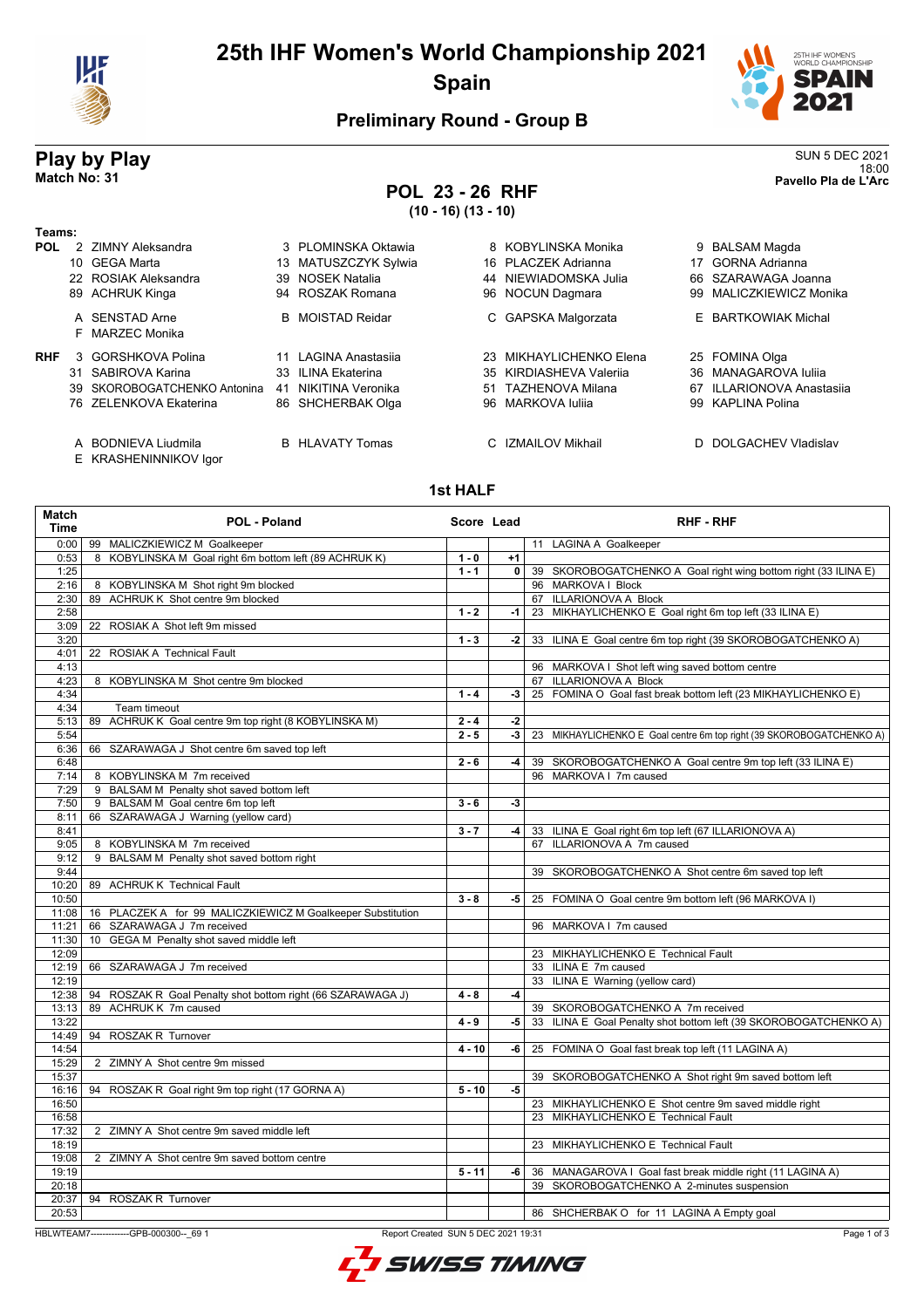

# **25th IHF Women's World Championship 2021 Spain**



## **Preliminary Round - Group B**

**Play by Play**<br>Match No: 31<br>Patch No: 31 18:00 **Match No: 31 Pavello Pla de L'Arc**

### **POL 23 - 26 RHF (10 - 16) (13 - 10)**

#### **1st HALF**

| Match<br>Time | <b>POL - Poland</b>                                            | Score Lead |      | <b>RHF - RHF</b>                                            |
|---------------|----------------------------------------------------------------|------------|------|-------------------------------------------------------------|
| 21:23         |                                                                |            |      | 33 ILINA E Turnover                                         |
| 21:27         |                                                                |            |      | 11 LAGINA A for 3 GORSHKOVA P Goalkeeper back               |
| 21:51         | 89 ACHRUK K 7m received                                        |            |      | 67 ILLARIONOVA A 7m caused                                  |
| 22:02         | ROSZAK R Penalty shot missed<br>94                             |            |      |                                                             |
| 22:56         |                                                                |            |      | 33 ILINA E Shot centre 9m post                              |
| 23:02         | 3 PLOMINSKA O Turnover (FB)                                    |            |      |                                                             |
| 23:12         |                                                                | $5 - 12$   | $-7$ | 86 SHCHERBAK O Goal fast break middle left (33 ILINA E)     |
| 23:43         | 8 KOBYLINSKA M Goal centre 6m top left (89 ACHRUK K)           | $6 - 12$   | -6   |                                                             |
| 23:58         |                                                                | $6 - 13$   | $-7$ | 31 SABIROVA K Goal centre 6m middle right                   |
| 24:25         | 3 PLOMINSKA O Shot left wing saved bottom centre               |            |      |                                                             |
| 24:36         |                                                                |            |      | 31 SABIROVA K Shot right 6m saved middle left               |
| 24:48         | 22 ROSIAK A Goal left 6m middle right                          | $7 - 13$   | -6   |                                                             |
| 25:15         | 22 ROSIAK A 7m caused                                          |            |      | 36 MANAGAROVA   7m received                                 |
| 25:23         |                                                                | $7 - 14$   | $-7$ | 33 ILINA E Goal Penalty shot bottom right (36 MANAGAROVA I) |
| 26:04         | 13 MATUSZCZYK S Goal centre 6m top left (8 KOBYLINSKA M)       | $8 - 14$   | -6   |                                                             |
| 26:36         |                                                                |            |      | 31 SABIROVA K Technical Fault                               |
| 26:44         | 9 BALSAM M 7m received                                         |            |      | 31 SABIROVA K 7m caused                                     |
| 26:56         | 89 ACHRUK K Penalty shot post                                  |            |      |                                                             |
| 27:38         | 10 GEGA M 2-minutes suspension                                 |            |      |                                                             |
| 27:57         | 22 ROSIAK A 7m caused                                          |            |      | 86 SHCHERBAK O 7m received                                  |
| 27:57         | MALICZKIEWICZ M for 16 PLACZEK A Goalkeeper Substitution<br>99 |            |      |                                                             |
| 27:57         |                                                                | $8 - 15$   | $-7$ | 33 ILINA E Goal Penalty shot top left (86 SHCHERBAK O)      |
| 28:20         | 13 MATUSZCZYK S for 99 MALICZKIEWICZ M Empty goal              |            |      |                                                             |
| 28:37         | 16 PLACZEK A for 9 BALSAM M Goalkeeper back                    |            |      |                                                             |
| 28:37         | 39 NOSEK N Goal centre 6m top left (22 ROSIAK A)               | $9 - 15$   | -6   |                                                             |
| 29:17         |                                                                | $9 - 16$   | -7   | 31 SABIROVA K Goal right 6m bottom left (33 ILINA E)        |
| 29:24         | 9 BALSAM M for 16 PLACZEK A Empty goal                         |            |      |                                                             |
| 29:49         | NOSEK N Goal centre 9m top left (22 ROSIAK A)<br>39            | $10 - 16$  | -6   |                                                             |
| 29:59         | SENSTAD A Warning (yellow card) bench punishment<br>A          |            |      |                                                             |

#### **2nd HALF**

| 30:00<br>16 PLACZEK A Goalkeeper<br>11 LAGINA A Goalkeeper<br>13 MATUSZCZYK S 7m caused<br>86 SHCHERBAK O 7m received<br>30:35<br>30:45<br>$10 - 17$<br>33 ILINA E Goal Penalty shot bottom right (86 SHCHERBAK O)<br>-7<br>30:59<br>13 MATUSZCZYK S Shot right 6m saved bottom right<br>31:07<br>31 SABIROVA K Turnover<br>$11 - 17$<br>31:30<br>22 ROSIAK A Goal centre 9m top right (89 ACHRUK K)<br>-6<br>32:36<br>$11 - 18$<br>$-7$<br>23 MIKHAYLICHENKO E Goal centre 9m top right (86 SHCHERBAK O)<br>33:25<br>8 KOBYLINSKA M Turnover<br>34:12<br>33 ILINA E Shot centre 9m post<br>34:47<br>-6<br>22 ROSIAK A Goal centre 9m top right (8 KOBYLINSKA M)<br>$12 - 18$<br>35:43<br>31 SABIROVA K Shot centre 6m saved bottom left<br>36:02<br>23 MIKHAYLICHENKO E Goal centre 9m middle left<br>$12 - 19$<br>$-7$<br>36:17<br>23 MIKHAYLICHENKO E 2-minutes suspension<br>36:41<br>13 MATUSZCZYK S Goal centre 6m bottom left (22 ROSIAK A)<br>$13 - 19$<br>-6<br>36:49<br>41 NIKITINA V for 11 LAGINA A Empty goal<br>37:24<br>11 LAGINA A for 41 NIKITINA V Goalkeeper back<br>37:26<br>33 ILINA E Shot centre 6m saved bottom centre<br>37:32<br>31 SABIROVA K Shot centre 6m saved bottom left<br>37:44<br>$14 - 19$<br>-5<br>13 MATUSZCZYK S Goal centre 6m bottom left (22 ROSIAK A)<br>13 MATUSZCZYK S 7m caused<br>38:14<br>86 SHCHERBAK O 7m received<br>38:14<br>13 MATUSZCZYK S 2-minutes suspension<br>99 MALICZKIEWICZ M for 16 PLACZEK A Goalkeeper Substitution<br>38:14<br>38:14<br>$14 - 20$<br>-6<br>33 ILINA E Goal Penalty shot bottom right (86 SHCHERBAK O)<br>38:36   66 SZARAWAGA J for 99 MALICZKIEWICZ M Empty goal<br>16 PLACZEK A for 96 NOCUN D Goalkeeper back<br>39:03<br>22 ROSIAK A Goal centre 9m bottom left (8 KOBYLINSKA M)<br>$15 - 20$<br>$-5$<br>39:00<br>-6<br>39:31<br>$15 - 21$<br>86 SHCHERBAK O Goal right 6m bottom right (33 ILINA E)<br>39:41<br>96 NOCUN D for 16 PLACZEK A Empty goal<br>9 BALSAM M Goal right wing top left (89 ACHRUK K)<br>$-5$<br>40:12<br>$16 - 21$<br>40:32<br>99 KAPLINA P for 67 ILLARIONOVA A Goalkeeper back<br>40:38<br>67 ILLARIONOVA A for 11 LAGINA A Empty goal<br>67 ILLARIONOVA A Goal left 6m bottom left (33 ILINA E)<br>40:46<br>$16 - 22$<br>-6<br>41:09<br>86 SHCHERBAK O 2-minutes suspension<br>41:21<br>16 PLACZEK A for 10 GEGA M Goalkeeper back | <b>Match</b><br><b>Time</b> | POL - Poland | Score Lead | <b>RHF - RHF</b> |
|------------------------------------------------------------------------------------------------------------------------------------------------------------------------------------------------------------------------------------------------------------------------------------------------------------------------------------------------------------------------------------------------------------------------------------------------------------------------------------------------------------------------------------------------------------------------------------------------------------------------------------------------------------------------------------------------------------------------------------------------------------------------------------------------------------------------------------------------------------------------------------------------------------------------------------------------------------------------------------------------------------------------------------------------------------------------------------------------------------------------------------------------------------------------------------------------------------------------------------------------------------------------------------------------------------------------------------------------------------------------------------------------------------------------------------------------------------------------------------------------------------------------------------------------------------------------------------------------------------------------------------------------------------------------------------------------------------------------------------------------------------------------------------------------------------------------------------------------------------------------------------------------------------------------------------------------------------------------------------------------------------------------------------------------------------------------------------------------------------------------------------------------------------------------------------------------------------------------------------------------------------------------------------------------------------------------------------------------------|-----------------------------|--------------|------------|------------------|
|                                                                                                                                                                                                                                                                                                                                                                                                                                                                                                                                                                                                                                                                                                                                                                                                                                                                                                                                                                                                                                                                                                                                                                                                                                                                                                                                                                                                                                                                                                                                                                                                                                                                                                                                                                                                                                                                                                                                                                                                                                                                                                                                                                                                                                                                                                                                                      |                             |              |            |                  |
|                                                                                                                                                                                                                                                                                                                                                                                                                                                                                                                                                                                                                                                                                                                                                                                                                                                                                                                                                                                                                                                                                                                                                                                                                                                                                                                                                                                                                                                                                                                                                                                                                                                                                                                                                                                                                                                                                                                                                                                                                                                                                                                                                                                                                                                                                                                                                      |                             |              |            |                  |
|                                                                                                                                                                                                                                                                                                                                                                                                                                                                                                                                                                                                                                                                                                                                                                                                                                                                                                                                                                                                                                                                                                                                                                                                                                                                                                                                                                                                                                                                                                                                                                                                                                                                                                                                                                                                                                                                                                                                                                                                                                                                                                                                                                                                                                                                                                                                                      |                             |              |            |                  |
|                                                                                                                                                                                                                                                                                                                                                                                                                                                                                                                                                                                                                                                                                                                                                                                                                                                                                                                                                                                                                                                                                                                                                                                                                                                                                                                                                                                                                                                                                                                                                                                                                                                                                                                                                                                                                                                                                                                                                                                                                                                                                                                                                                                                                                                                                                                                                      |                             |              |            |                  |
|                                                                                                                                                                                                                                                                                                                                                                                                                                                                                                                                                                                                                                                                                                                                                                                                                                                                                                                                                                                                                                                                                                                                                                                                                                                                                                                                                                                                                                                                                                                                                                                                                                                                                                                                                                                                                                                                                                                                                                                                                                                                                                                                                                                                                                                                                                                                                      |                             |              |            |                  |
|                                                                                                                                                                                                                                                                                                                                                                                                                                                                                                                                                                                                                                                                                                                                                                                                                                                                                                                                                                                                                                                                                                                                                                                                                                                                                                                                                                                                                                                                                                                                                                                                                                                                                                                                                                                                                                                                                                                                                                                                                                                                                                                                                                                                                                                                                                                                                      |                             |              |            |                  |
|                                                                                                                                                                                                                                                                                                                                                                                                                                                                                                                                                                                                                                                                                                                                                                                                                                                                                                                                                                                                                                                                                                                                                                                                                                                                                                                                                                                                                                                                                                                                                                                                                                                                                                                                                                                                                                                                                                                                                                                                                                                                                                                                                                                                                                                                                                                                                      |                             |              |            |                  |
|                                                                                                                                                                                                                                                                                                                                                                                                                                                                                                                                                                                                                                                                                                                                                                                                                                                                                                                                                                                                                                                                                                                                                                                                                                                                                                                                                                                                                                                                                                                                                                                                                                                                                                                                                                                                                                                                                                                                                                                                                                                                                                                                                                                                                                                                                                                                                      |                             |              |            |                  |
|                                                                                                                                                                                                                                                                                                                                                                                                                                                                                                                                                                                                                                                                                                                                                                                                                                                                                                                                                                                                                                                                                                                                                                                                                                                                                                                                                                                                                                                                                                                                                                                                                                                                                                                                                                                                                                                                                                                                                                                                                                                                                                                                                                                                                                                                                                                                                      |                             |              |            |                  |
|                                                                                                                                                                                                                                                                                                                                                                                                                                                                                                                                                                                                                                                                                                                                                                                                                                                                                                                                                                                                                                                                                                                                                                                                                                                                                                                                                                                                                                                                                                                                                                                                                                                                                                                                                                                                                                                                                                                                                                                                                                                                                                                                                                                                                                                                                                                                                      |                             |              |            |                  |
|                                                                                                                                                                                                                                                                                                                                                                                                                                                                                                                                                                                                                                                                                                                                                                                                                                                                                                                                                                                                                                                                                                                                                                                                                                                                                                                                                                                                                                                                                                                                                                                                                                                                                                                                                                                                                                                                                                                                                                                                                                                                                                                                                                                                                                                                                                                                                      |                             |              |            |                  |
|                                                                                                                                                                                                                                                                                                                                                                                                                                                                                                                                                                                                                                                                                                                                                                                                                                                                                                                                                                                                                                                                                                                                                                                                                                                                                                                                                                                                                                                                                                                                                                                                                                                                                                                                                                                                                                                                                                                                                                                                                                                                                                                                                                                                                                                                                                                                                      |                             |              |            |                  |
|                                                                                                                                                                                                                                                                                                                                                                                                                                                                                                                                                                                                                                                                                                                                                                                                                                                                                                                                                                                                                                                                                                                                                                                                                                                                                                                                                                                                                                                                                                                                                                                                                                                                                                                                                                                                                                                                                                                                                                                                                                                                                                                                                                                                                                                                                                                                                      |                             |              |            |                  |
|                                                                                                                                                                                                                                                                                                                                                                                                                                                                                                                                                                                                                                                                                                                                                                                                                                                                                                                                                                                                                                                                                                                                                                                                                                                                                                                                                                                                                                                                                                                                                                                                                                                                                                                                                                                                                                                                                                                                                                                                                                                                                                                                                                                                                                                                                                                                                      |                             |              |            |                  |
|                                                                                                                                                                                                                                                                                                                                                                                                                                                                                                                                                                                                                                                                                                                                                                                                                                                                                                                                                                                                                                                                                                                                                                                                                                                                                                                                                                                                                                                                                                                                                                                                                                                                                                                                                                                                                                                                                                                                                                                                                                                                                                                                                                                                                                                                                                                                                      |                             |              |            |                  |
|                                                                                                                                                                                                                                                                                                                                                                                                                                                                                                                                                                                                                                                                                                                                                                                                                                                                                                                                                                                                                                                                                                                                                                                                                                                                                                                                                                                                                                                                                                                                                                                                                                                                                                                                                                                                                                                                                                                                                                                                                                                                                                                                                                                                                                                                                                                                                      |                             |              |            |                  |
|                                                                                                                                                                                                                                                                                                                                                                                                                                                                                                                                                                                                                                                                                                                                                                                                                                                                                                                                                                                                                                                                                                                                                                                                                                                                                                                                                                                                                                                                                                                                                                                                                                                                                                                                                                                                                                                                                                                                                                                                                                                                                                                                                                                                                                                                                                                                                      |                             |              |            |                  |
|                                                                                                                                                                                                                                                                                                                                                                                                                                                                                                                                                                                                                                                                                                                                                                                                                                                                                                                                                                                                                                                                                                                                                                                                                                                                                                                                                                                                                                                                                                                                                                                                                                                                                                                                                                                                                                                                                                                                                                                                                                                                                                                                                                                                                                                                                                                                                      |                             |              |            |                  |
|                                                                                                                                                                                                                                                                                                                                                                                                                                                                                                                                                                                                                                                                                                                                                                                                                                                                                                                                                                                                                                                                                                                                                                                                                                                                                                                                                                                                                                                                                                                                                                                                                                                                                                                                                                                                                                                                                                                                                                                                                                                                                                                                                                                                                                                                                                                                                      |                             |              |            |                  |
|                                                                                                                                                                                                                                                                                                                                                                                                                                                                                                                                                                                                                                                                                                                                                                                                                                                                                                                                                                                                                                                                                                                                                                                                                                                                                                                                                                                                                                                                                                                                                                                                                                                                                                                                                                                                                                                                                                                                                                                                                                                                                                                                                                                                                                                                                                                                                      |                             |              |            |                  |
|                                                                                                                                                                                                                                                                                                                                                                                                                                                                                                                                                                                                                                                                                                                                                                                                                                                                                                                                                                                                                                                                                                                                                                                                                                                                                                                                                                                                                                                                                                                                                                                                                                                                                                                                                                                                                                                                                                                                                                                                                                                                                                                                                                                                                                                                                                                                                      |                             |              |            |                  |
|                                                                                                                                                                                                                                                                                                                                                                                                                                                                                                                                                                                                                                                                                                                                                                                                                                                                                                                                                                                                                                                                                                                                                                                                                                                                                                                                                                                                                                                                                                                                                                                                                                                                                                                                                                                                                                                                                                                                                                                                                                                                                                                                                                                                                                                                                                                                                      |                             |              |            |                  |
|                                                                                                                                                                                                                                                                                                                                                                                                                                                                                                                                                                                                                                                                                                                                                                                                                                                                                                                                                                                                                                                                                                                                                                                                                                                                                                                                                                                                                                                                                                                                                                                                                                                                                                                                                                                                                                                                                                                                                                                                                                                                                                                                                                                                                                                                                                                                                      |                             |              |            |                  |
|                                                                                                                                                                                                                                                                                                                                                                                                                                                                                                                                                                                                                                                                                                                                                                                                                                                                                                                                                                                                                                                                                                                                                                                                                                                                                                                                                                                                                                                                                                                                                                                                                                                                                                                                                                                                                                                                                                                                                                                                                                                                                                                                                                                                                                                                                                                                                      |                             |              |            |                  |
|                                                                                                                                                                                                                                                                                                                                                                                                                                                                                                                                                                                                                                                                                                                                                                                                                                                                                                                                                                                                                                                                                                                                                                                                                                                                                                                                                                                                                                                                                                                                                                                                                                                                                                                                                                                                                                                                                                                                                                                                                                                                                                                                                                                                                                                                                                                                                      |                             |              |            |                  |
|                                                                                                                                                                                                                                                                                                                                                                                                                                                                                                                                                                                                                                                                                                                                                                                                                                                                                                                                                                                                                                                                                                                                                                                                                                                                                                                                                                                                                                                                                                                                                                                                                                                                                                                                                                                                                                                                                                                                                                                                                                                                                                                                                                                                                                                                                                                                                      |                             |              |            |                  |
|                                                                                                                                                                                                                                                                                                                                                                                                                                                                                                                                                                                                                                                                                                                                                                                                                                                                                                                                                                                                                                                                                                                                                                                                                                                                                                                                                                                                                                                                                                                                                                                                                                                                                                                                                                                                                                                                                                                                                                                                                                                                                                                                                                                                                                                                                                                                                      |                             |              |            |                  |
|                                                                                                                                                                                                                                                                                                                                                                                                                                                                                                                                                                                                                                                                                                                                                                                                                                                                                                                                                                                                                                                                                                                                                                                                                                                                                                                                                                                                                                                                                                                                                                                                                                                                                                                                                                                                                                                                                                                                                                                                                                                                                                                                                                                                                                                                                                                                                      |                             |              |            |                  |
|                                                                                                                                                                                                                                                                                                                                                                                                                                                                                                                                                                                                                                                                                                                                                                                                                                                                                                                                                                                                                                                                                                                                                                                                                                                                                                                                                                                                                                                                                                                                                                                                                                                                                                                                                                                                                                                                                                                                                                                                                                                                                                                                                                                                                                                                                                                                                      |                             |              |            |                  |
|                                                                                                                                                                                                                                                                                                                                                                                                                                                                                                                                                                                                                                                                                                                                                                                                                                                                                                                                                                                                                                                                                                                                                                                                                                                                                                                                                                                                                                                                                                                                                                                                                                                                                                                                                                                                                                                                                                                                                                                                                                                                                                                                                                                                                                                                                                                                                      |                             |              |            |                  |
|                                                                                                                                                                                                                                                                                                                                                                                                                                                                                                                                                                                                                                                                                                                                                                                                                                                                                                                                                                                                                                                                                                                                                                                                                                                                                                                                                                                                                                                                                                                                                                                                                                                                                                                                                                                                                                                                                                                                                                                                                                                                                                                                                                                                                                                                                                                                                      |                             |              |            |                  |
|                                                                                                                                                                                                                                                                                                                                                                                                                                                                                                                                                                                                                                                                                                                                                                                                                                                                                                                                                                                                                                                                                                                                                                                                                                                                                                                                                                                                                                                                                                                                                                                                                                                                                                                                                                                                                                                                                                                                                                                                                                                                                                                                                                                                                                                                                                                                                      |                             |              |            |                  |
|                                                                                                                                                                                                                                                                                                                                                                                                                                                                                                                                                                                                                                                                                                                                                                                                                                                                                                                                                                                                                                                                                                                                                                                                                                                                                                                                                                                                                                                                                                                                                                                                                                                                                                                                                                                                                                                                                                                                                                                                                                                                                                                                                                                                                                                                                                                                                      |                             |              |            |                  |
|                                                                                                                                                                                                                                                                                                                                                                                                                                                                                                                                                                                                                                                                                                                                                                                                                                                                                                                                                                                                                                                                                                                                                                                                                                                                                                                                                                                                                                                                                                                                                                                                                                                                                                                                                                                                                                                                                                                                                                                                                                                                                                                                                                                                                                                                                                                                                      |                             |              |            |                  |
| 41:31<br>9 BALSAM M Shot right wing saved bottom left                                                                                                                                                                                                                                                                                                                                                                                                                                                                                                                                                                                                                                                                                                                                                                                                                                                                                                                                                                                                                                                                                                                                                                                                                                                                                                                                                                                                                                                                                                                                                                                                                                                                                                                                                                                                                                                                                                                                                                                                                                                                                                                                                                                                                                                                                                |                             |              |            |                  |

HBLWTEAM7-------------GPB-000300--\_69 1 Report Created SUN 5 DEC 2021 19:31